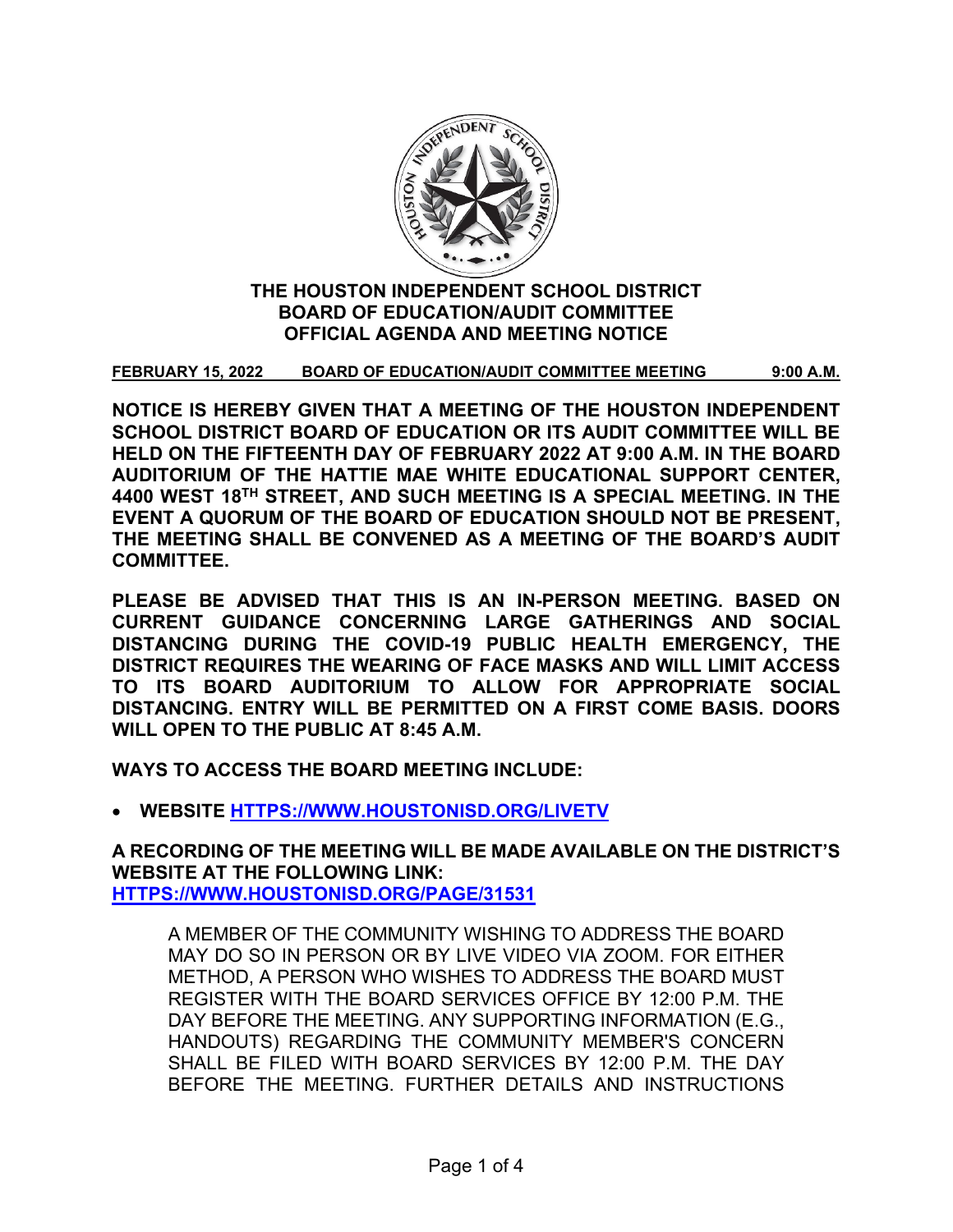FOR REGISTERING TO SPEAK ARE AVAILABLE AT: [HTTPS://WWW.HOUSTONISD.ORG/PAGE/32478.](https://www.houstonisd.org/Page/32478)

**THE ITEMS ON THIS AGENDA MAY BE TAKEN IN ANY ORDER.**

**NO AGENDA OR DISTRICT BUSINESS WILL BE DISCUSSED EXCEPT AS NOTICED BELOW AND ANY ACTION WILL OCCUR IN THE ROOM OPEN TO THE PUBLIC. IT IS THE INTENT OF THE DISTRICT TO HAVE, AND THE MEETING WILL HAVE, A QUORUM OF EITHER THE BOARD OR ITS AUDIT COMMITTEE PHYSICALLY PRESENT AT THIS LOCATION. THE ABOVE LOCATION WILL BE EQUIPPED WITH VIDEO CONFERENCE EQUIPMENT.**

**9:00 A.M.**

- **CALL TO ORDER**
- **CONSIDERATION AND APPROVAL OF MINUTES FROM PREVIOUS MEETINGS**
- **SPEAKERS TO AGENDA ITEMS (ONLY IF MEETING IS CONVENED AS A SPECIAL MEETING OF THE BOARD OF EDUCATION)**
- **ONBOARDING FOR NEW COMMITTEE MEMBERS**
- **NAME NEW AUDIT COMMITTEE CHAIR**
- **DISCUSS COMMITTEE MEMBER TERMS**
- **REVIEW LAST YEAR'S AUDIT COMMITTEE ANNUAL REPORT**
- **CHIEF AUDIT EXECUTIVE'S ANNUAL EVALUATION AND TIMELINE**
- **AUDIT COMMITTEE TRAINING**
- **RISK ASSESSMENT AND THE 2022–2023 AUDIT PLAN**
- **DISCUSS AUDITS OF CONCERN**
- **OPEN FINDINGS**
- **DISCUSS CHIEF AUDIT EXECUTIVE ROLES AND RESPONSIBILITIES – AUDIT DEPARTMENT STRUCTURE**
- **COVID-19 IMPACT**
	- **STAFF**
	- **AUDITS**
- **STATUS UPDATE FOR AUDIT RECOMMENDATIONS**
- **LEGISLATIVE BUDGET BOARD (LBB) AUDITS "CHANGE AND APPROACH" AND AUDIT PLAN IMPACT**
- **STAFF VACANCIES**
- **STATUS UPDATE FOR 2021 INTERNAL AUDIT PLAN**
- **STATUS UPDATE FOR 2022 INTERNAL AUDIT PLAN**
- **STATUS UPDATE FOR OFFICE OF INTERNAL AUDIT 2020–2021 GOALS**
- **STATUS UPDATE FOR OFFICE OF INTERNAL AUDIT 2021–2022 GOALS**
- **ETHICS AND COMPLIANCE UPDATE**
- **CLOSED SESSION**

**ADJOURN TO CLOSED SESSION UNDER SECTIONS 551.004, 551.071, 551.072, 551.073, 551.074, 551.076, 551.082, 551.0821, 551.083, 551.084, AND 551.089 OF THE TEXAS GOVERNMENT CODE FOR THE FOLLOWING PURPOSES:**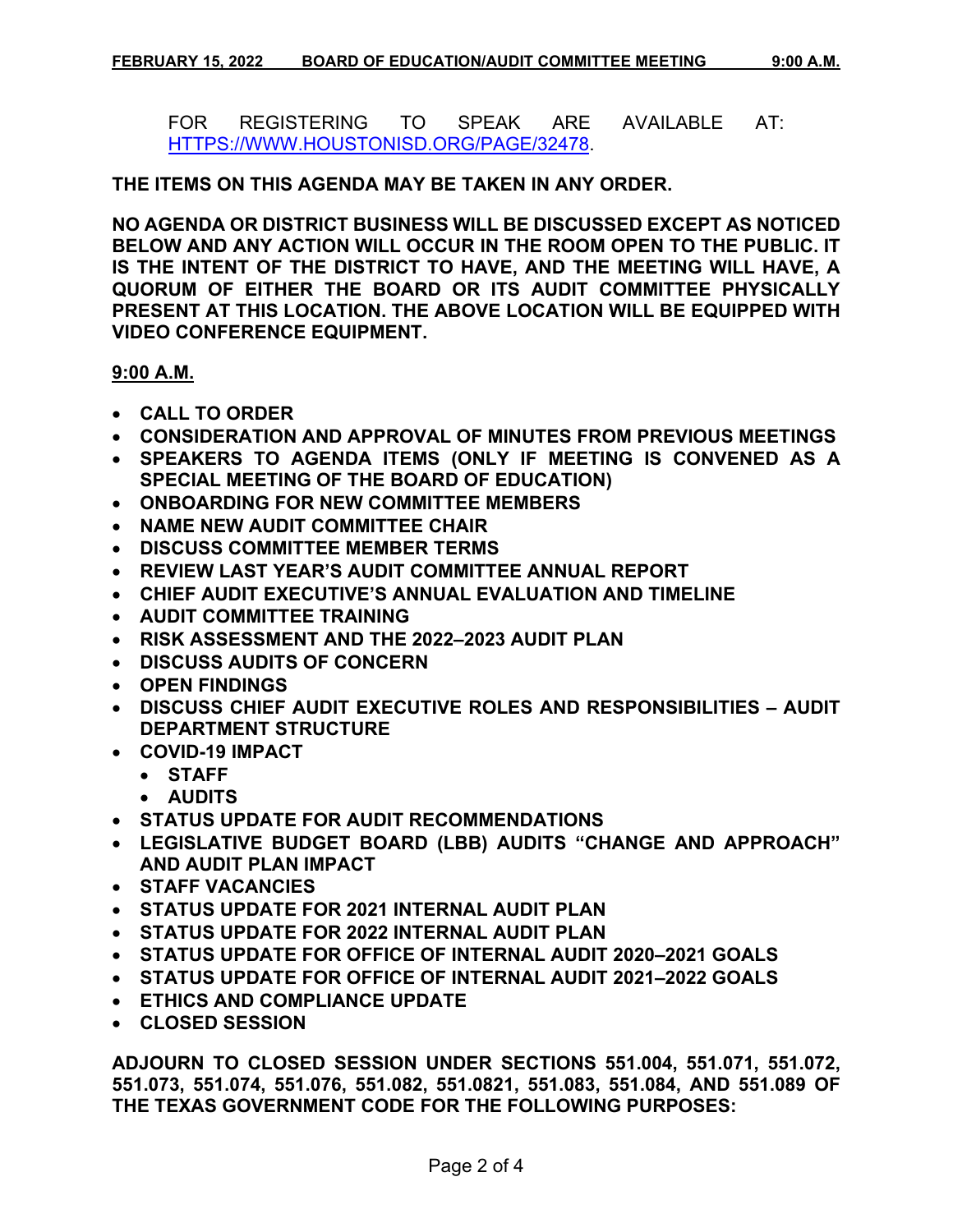#### **CLOSED SESSION (CLOSED TO THE PUBLIC)**

#### **1. PERSONNEL**

- a) Deliberate the duties of the chief audit executive and audit staff; mid-year evaluation of the chief audit executive, consideration of compensation, and contractual provisions.
- b) Ethics and Compliance Update: Status of Ethics Hotline Cases.

#### **2. LEGAL**

- a) Matters on which the district's attorney's duty to the district under the Code of Professional Responsibility clearly conflicts with the Texas Open Meetings Law, including specifically any matter listed on this agenda and meeting notice.
- b) Pending or contemplated litigation matters and status report.

## **3. SECURITY DEVICES OR SECURITY AUDITS**

- a) Prior issue follow-up audit (BDO USA, LLP [BDO]) discussion
- b) BDO COVID-19 Information Technology (IT) audit report
- c) BDO Vulnerability Assessment Penetration Test

## **RECONVENE IN OPEN SESSION AND POSSIBLE ACTION ON MATTERS DISCUSSED IN CLOSED SESSION**

## **CLOSED SESSION AUTHORIZATION DURING MEETING**

**If during the course of the meeting covered by this notice the board should determine that a closed or executive meeting or session of the board should be held or is required, then such closed or executive meeting or session as authorized by Chapter 551 of the Texas Government Code (the Open Meetings Act) will be held by the board at the date, hour, and place given in this notice or as soon after the commencement of the meeting covered by this notice as the board may conveniently meet in such closed or executive session concerning any and all subjects and for any and all purposes permitted by Section 551.071 through Section 551.089 inclusive of said Open Meetings Act including, but not limited to:**

| <b>Section 551.071</b> | For the purpose of a private consultation with the board's<br>attorney on any or all subjects or matters authorized;                                                                          |
|------------------------|-----------------------------------------------------------------------------------------------------------------------------------------------------------------------------------------------|
| <b>Section 551.072</b> | For the purpose of discussing the purchase, exchange, lease,<br>or value of real property;                                                                                                    |
| <b>Section 551.073</b> | For the purpose of discussing negotiated contracts for<br>prospective gifts or donations to the District;                                                                                     |
| <b>Section 551.074</b> | For the purpose of considering the appointment, employment,<br>evaluation, reassignment, duties, discipline, or dismissal of a<br>public officer or employee or to hear complaints or charges |

**against a public officer or employee; Section 551.076 For the purpose of deliberating the deployment, or specific occasions for implementation, of security personnel or devices, or a security audit;**